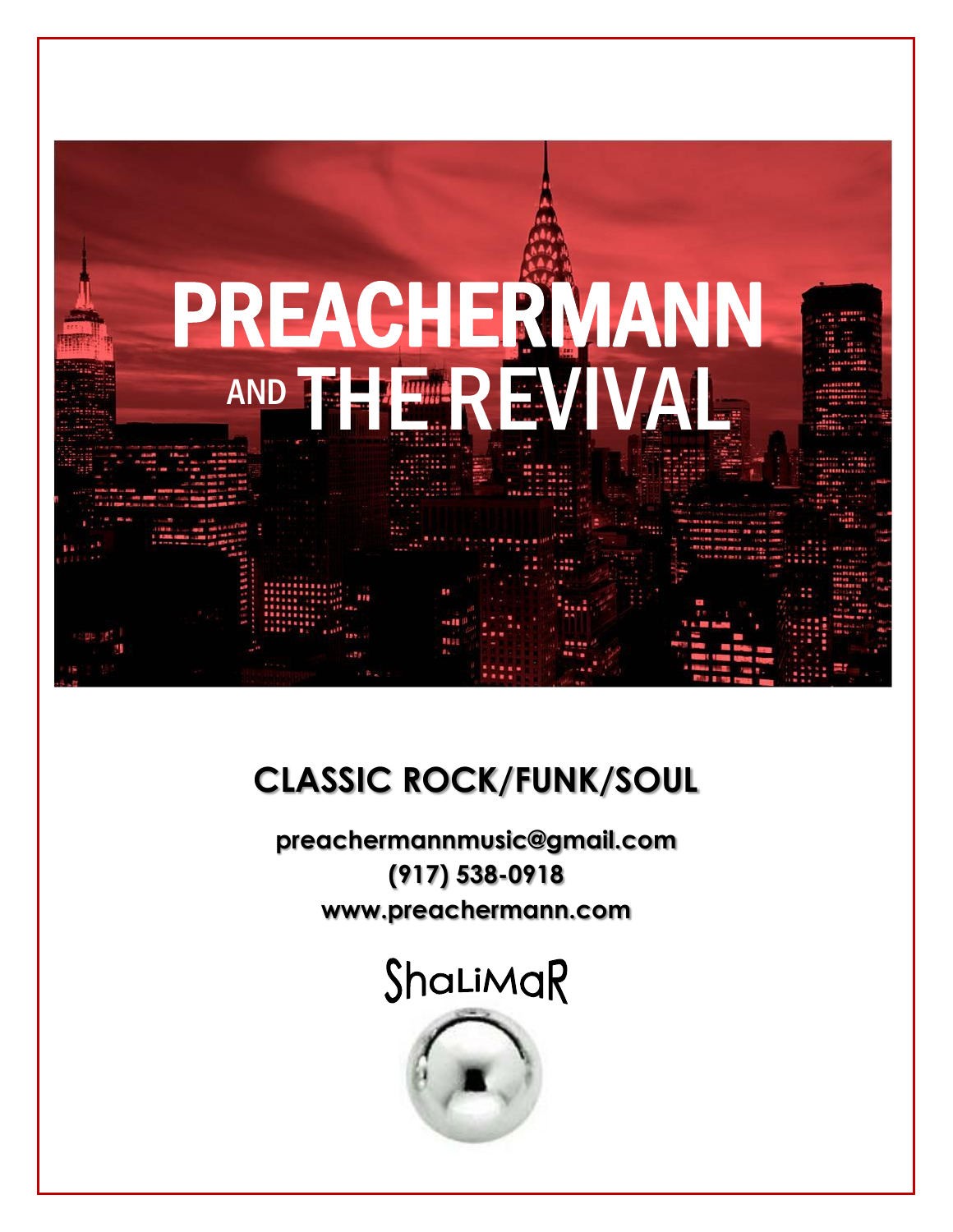# **PREACHERMANN AND THE REVIVAL**

**Preachermann and The Revival** is a ten member New York based band that blends rock, gospel and funk to create an original and engaging sound that Preachermann has dubbed **ATOMIC SOUL.** The band has enjoyed a flurry of performances over the past two years, including two residencies at **Shrine World Music Venue**, **Williamsburg Music Center**, **The Cutting Room**, **The Greene Space** and **Tammany Hall** in New York City. Most recently, the band earned a spot representing Manhattan in the semi-finals for the annual **Battle of The Boroughs** at **The Greene Space**.

### **BAND MEMBERS**

- Ed Holley "Preachermann " (Lead vocals)
- Ari Kessler "Joe Team Leader" (Keyboard)
- Benita Charles "Motown Mama" (Background vocals)
- Joe Paldino "Clean Papa Joe" (Guitar)
- Karl Watson "The Rock" (Saxophone, Violin)
- Manny Montanez "Music Making Manny" (Percussion)
- Nick Paldino "Mr. Soulfly" (Rhythm Guitar)
- Pauly Paldino "Clean Baby Funk" (Bass)
- Tom Pope "The Pope of Brooklyn" (Drums)

# **ABOUT PREACHERMANN**

At a time when the art of the live performance is losing ground to homemade internet videos, and neophyte music groups are being awarded record deals without ever having wooed a single live audience, New York City's Preachermann testifies to the tried and true formulas for achieving lasting success in a 'here today gone tomorrow' culture: hard-work, talent, perseverance, charisma, and humility. His voice, lyrics and stage performance stand on soul-shoulders as varied as the Isley Brothers, Lenny Kravitz, Ritchie Havens, Bob Dylan, Al Greene, and James Brown, and yet all of these influences bow to his own remarkably deep and refined endowments.

What sets him apart from his peers is that his sultry brand of neo-soul is not only fresh, it is fearless; not merely sensuous, but conscious. And unlike so many modern soul artists whose work is weighed down with clichés, he has an uncanny knack for clever wordplay that bridges the serious side of life with the levity that makes it livable. The title track to his 2006 LP, *Negroes Stay Crunchy in Milk*, is but one shining example of Preacher's capacity to skillfully and seamlessly blend prophetic lore with ironic metaphor to make timeless music that crosses broad boundaries without selling itself out.

Among those in the know, Preacher's live performances – the sheer spiritual splendor of them – are among the few must-see underground gems in New York City. In addition to earning



Preachermann… "reminds you of Curtis Mayfield with a bit of Al Green during his chain rockin shirtless period"

artist-in-residence status at the venerated downtown staple, the **Bowery Poetry Club**, Preachermann has thrown down in legendary venues like **CBGB**, **The Knitting Factory** and **Joe's Pub**, and in avant-garde art scenes such as the **Kitchen**, all to critical acclaim and ever-widening popular appeal.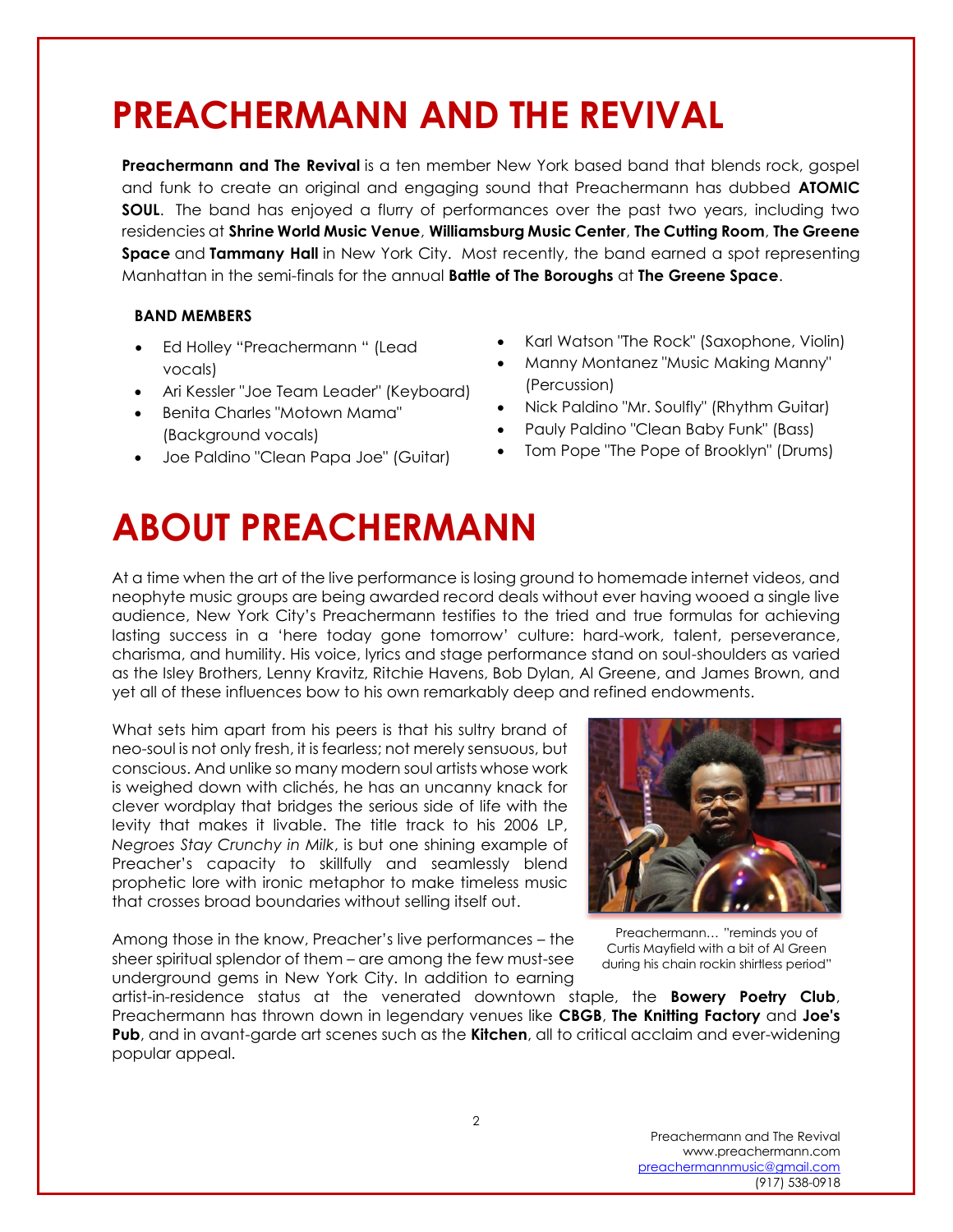### **PRESS MENTIONS**

The 10-member group from Harlem, fronted by Preachermann Ed Holley, took us to church with their infectious blend of gospel, funk and rock. "That right there you can only get in New York; you can only get that from Harlem," judge **Wes Jackson**, executive director of the **Brooklyn Hip-Hop Festival**, said after their performance.



PATR at The Greene Space, NYC

#### <http://www.thegreenespace.org/story/vote-manhattans-best-band/>

"…impassioned yet wickedly subtle, politically conscious oldschool-style soul crooner Preachermann & the Revival - best known for his 2007 album *Negroes Stay Crunchy in Milk* – at **Shrine**. Sort of the missing link between late-period **Marvin Gaye** and **Gil Scott-Heron**." - <http://newyorkmusicdaily.wordpress.com/2012/04/01/april2012/>

#### *Preachermann & The Revival To Perform Soul-stirring Set At Emergenza Festival*

"NEW YORK (Top40 Charts/ Emergenza Festival PR) - Preachermann & The Revival have been in the Emergenza Festival (Northeast Region) since the end of January. The band is now in semi-finals scheduled at **Crash Mansion** on Thursday, May 21, 2009 at 10:00 p.m. Come see one of the hottest bands in the New York City tri-state area at this legendary venue." [http://top40](http://top40-charts.com/news.php?nid=48664) [charts.com/news.php?nid=48664](http://top40-charts.com/news.php?nid=48664)

#### *60 Second Review: Preachermann - Negroes Stay Crunchy In Milk*

"To follow the path of one's elders in bloodline is generally the natural order of man. Preachermann is no different when it comes to this tradition as there are a number of ministers in his family, realizing this he chose to follow suit but in a very unorthodox way compared to those that came before him. To preach means to teach, something that this administer of soul does throughout his EP entitled 'Negroes Stay Crunchy In Milk'. With a voice that reminds you of **Curtis Mayfield** with a bit of **Al Green** during his chain rockin shirtless period, Preachermann channels the energy of many soul singers of the past but still his unique energy and life's experience shine through to reveal pieces of this man as he brings us to the present moment. Apparent in his interaction with audiences at live shows and even out in the jungle of concrete plateaus, you can see that it's not all about him, it's about *the betterment of the hearts of his ever growing congregation*, being anointed with the words and sounds he conjures and transmits for his heavenly guide." -- [http://60secondreview.blogspot.com/2007/10/preachermann-negroes-stay](http://60secondreview.blogspot.com/2007/10/preachermann-negroes-stay-crunchy-in.html)[crunchy-in.html](http://60secondreview.blogspot.com/2007/10/preachermann-negroes-stay-crunchy-in.html)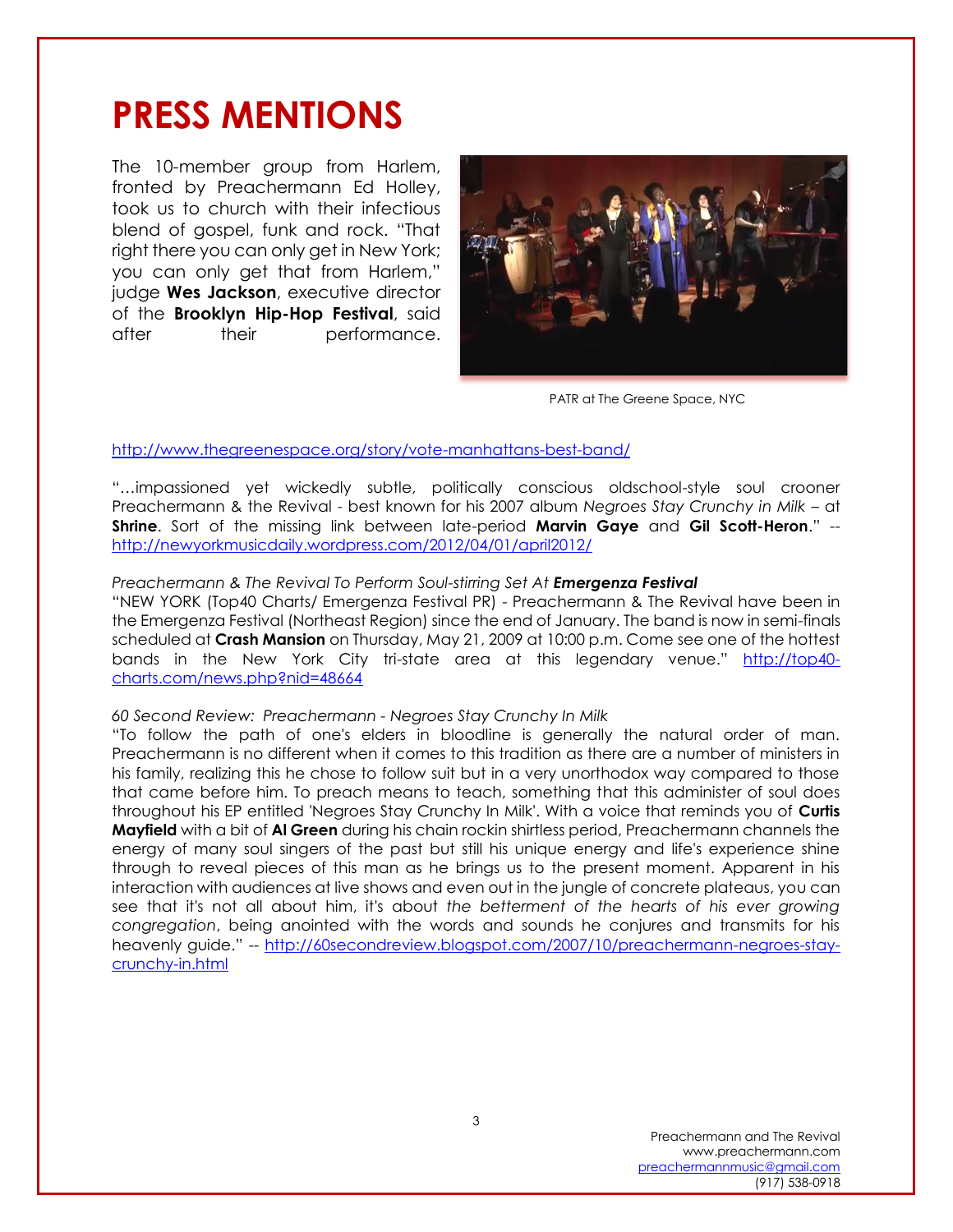# **PERFORMANCE OVERVIEW**

- Bar East
- Bard College, Dutchess County, NY
- Desmond's Tavern
- DROM
- Kenny's Castaways
- Shrine World Music Venue
- Silvana
- Tammany Hall
- The Cutting Room
- The Greene Space
- The Living Theatre
- Williamsburg Music Center

All performances are in New York, NY unless otherwise noted.

### **CONTACT**

### **BOOKING/MANAGEMENT/LICENSING**

Ed Holley (917) 538-0918 [preachermannmusic@gmail.com](mailto:preachermannmusic@gmail.com)

### **MARKETING/PRESS INQUIRIES**

Lori Payne Canefruit Consulting [loripayneblog@gmail.com](mailto:loripayneblog@gmail.com) (225) 773-7730 <www.canefruit.net>

### **ONLINE**

[www.preachermann.com](http://www.preachermann.com/) <https://soundcloud.com/preachermann> [www.reverbnation.com/preachermann](http://www.reverbnation.com/preachermann) [facebook.com/Preachermannmusic](https://www.facebook.com/Preachermannmusic) [@Preachermann1](https://twitter.com/Preachermann1) <mailto:preachermannmusic@gmail.com>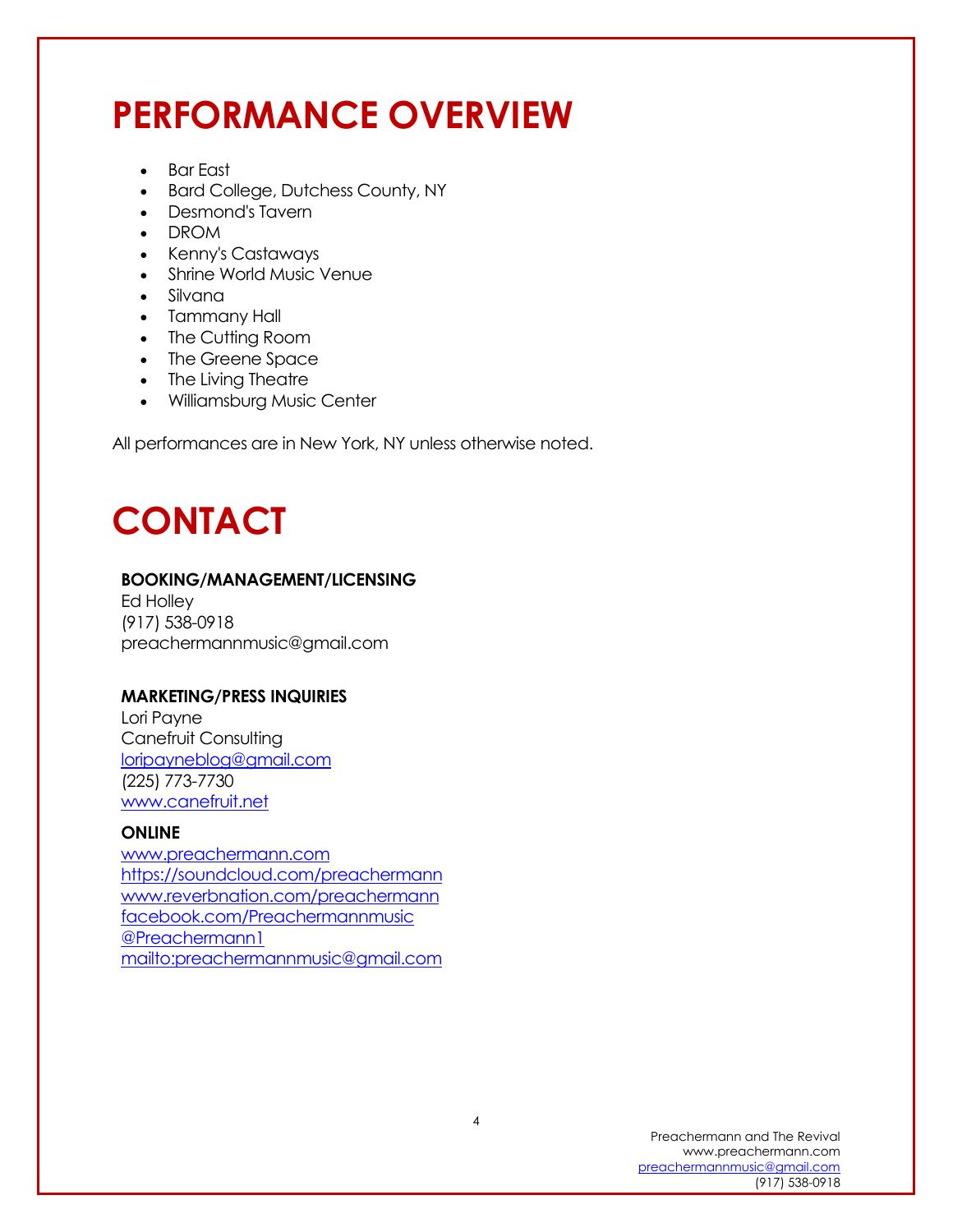# **STAGE PLOT**



## **2015 CONCERT DATES** (AS OF MAY 3, 2015)

| <b>DATE/TIME</b>                      | <b>VENUE</b>                                                                | <b>SHOW</b>                                                     |
|---------------------------------------|-----------------------------------------------------------------------------|-----------------------------------------------------------------|
| Fri May 9, 2015<br>10:00pm            | Shrine World Music Venue<br>2271 Adam Clayton Powell<br>New York, NY        | HEAT IT UP - PATR Summer Kickoff                                |
| Fri July 11, 2015<br>10:00pm          | Shrine World Music Venue<br>2271 Adam Clayton Powell<br>New York, NY        | YOU WANT MIORE - PATR does July                                 |
| Sat Sept. 12, 2015<br>10:00p          | <b>Shrine World Music Venue</b><br>2271 Adam Clayton Powell<br>New York, NY | SEPTEMBER SEXY - PATR at Shrine                                 |
| Fri Nov 14, 2015<br>10:00pm           | Shrine World Music Venue<br>2271 Adam Clayton Powell<br>New York, NY        | THANKS FOR THE FUNK - PATR at<br>Shrine                         |
| Fri Dec 5, 2015<br>9:00 <sub>pm</sub> | Shrine World Music Venue<br>2271 Adam Clayton Powell<br>New York, NY        | HAPPY BIRTHDAY PREACHERMANN -<br><b>PATR Plus Special Guest</b> |